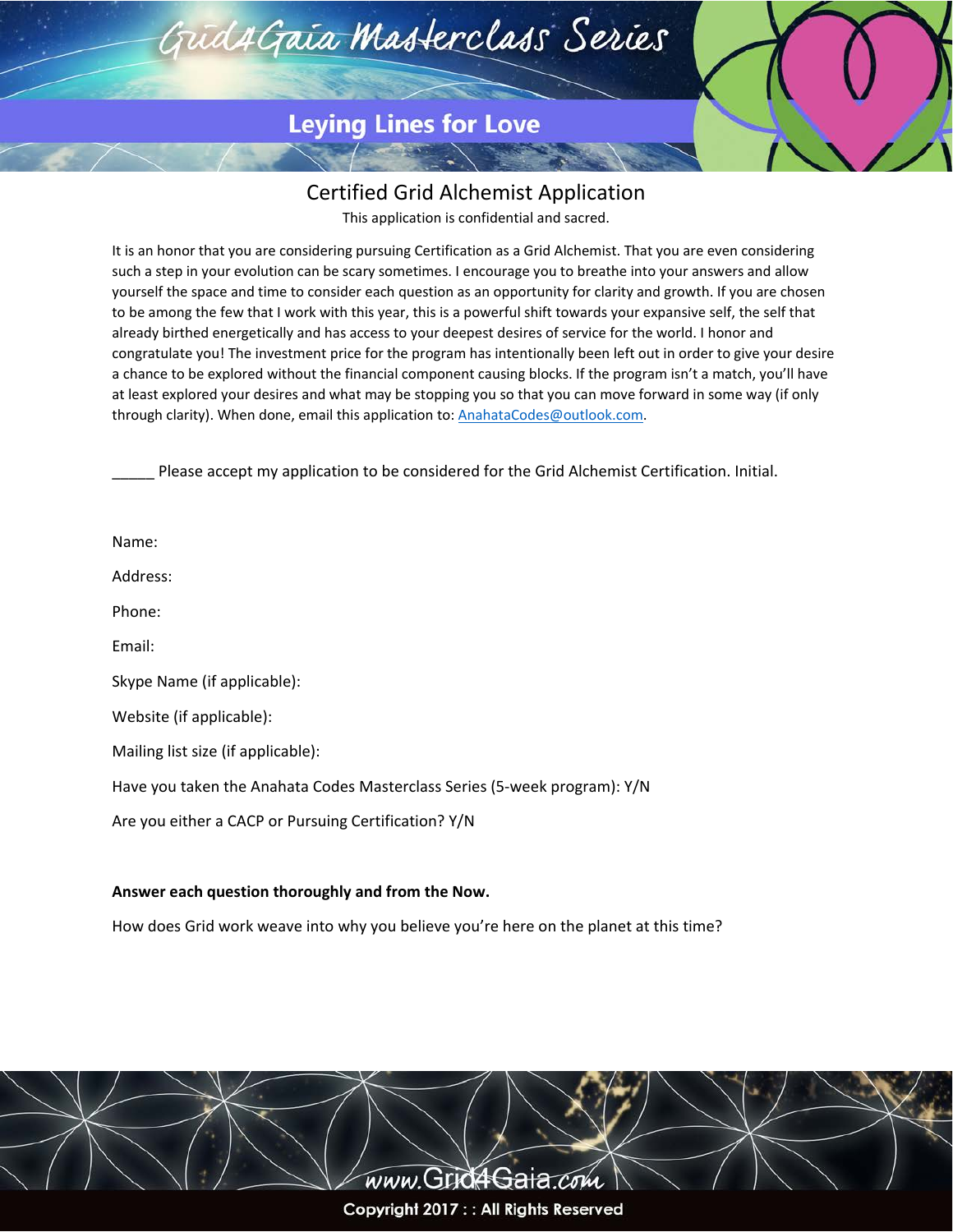

What's the inner vision for your work as a Grid Alchemist and why do you want that?

Finish the sentence:

The fear (or perceived reality) which is holding me back the most from getting on with my important work is:

Are you currently living on purpose? Or just paying bills? Meaning, are you living your passion in exchange for compensation, or are you making "a living" working for someone else. Explain.

What do you need to realize the goals you have for your fulfillment, the planet, and ascension?

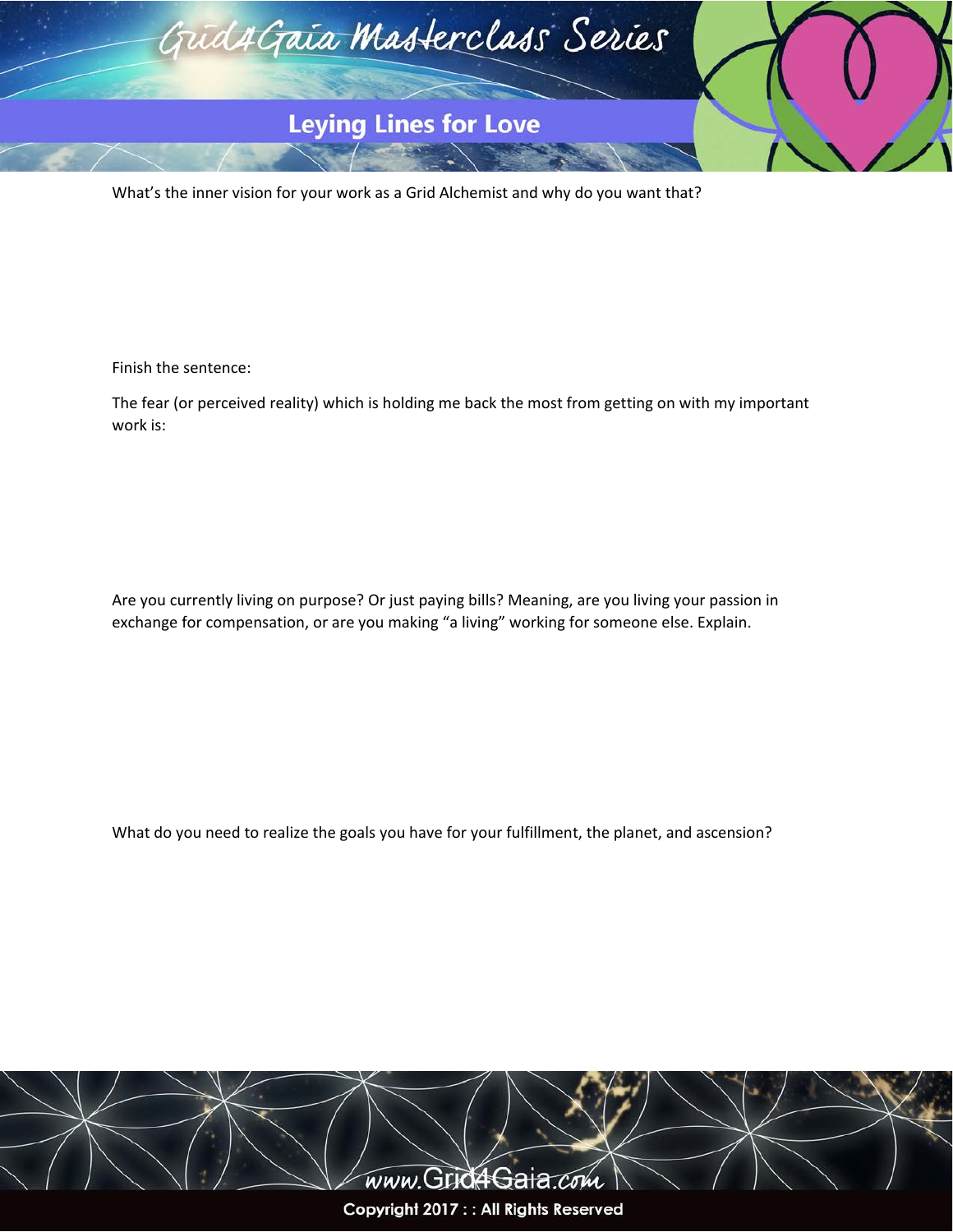

Do you have a business vision yet? If so, what is it? (And please note if you are already doing it or haven't yet begun)

What's been holding you back from co-creating a Business which supports your deep desires and dreams to help the planet?

If you have a business, what's your business model? How many clients do you have? What are you doing to service those clients? What is the transformation you provide your clients? (If you don't have one, what would it be and be sure to note if it is a reality now or not yet).

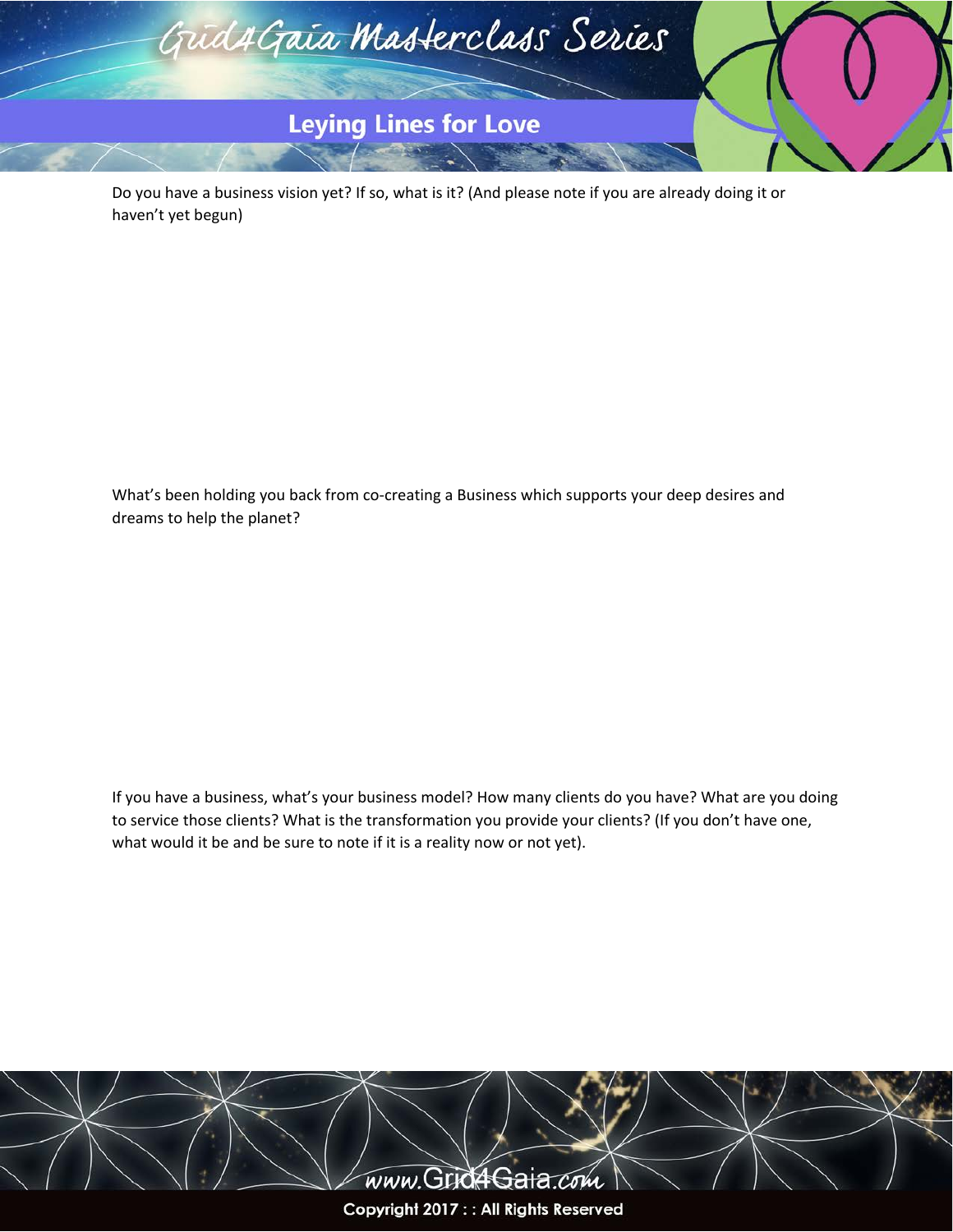

If accepted into the Grid Alchemist Certification Program, what SPECIFIC things would you like to accomplish over the next 6 months to a year?

| If chosen to pursue Certification as a Grid Alchemist, answer the following: |     |
|------------------------------------------------------------------------------|-----|
| I plan on preparing myself to host Grid Alchemy Workshops.                   | Y/N |
| I plan on making Anahata Codes part of what I offer my clients in some way.  | Y/N |
| I plan on infusing my BUSINESS model with Anahata Codes?                     | Y/N |
| I plan on using Anahata Codes to support ME vibrationally?                   | Y/N |
| I will be actively Gridding my area and Leying Lines of Love.                | Y/N |

Describe the type of person you'd have to be in order to accomplish your goals.

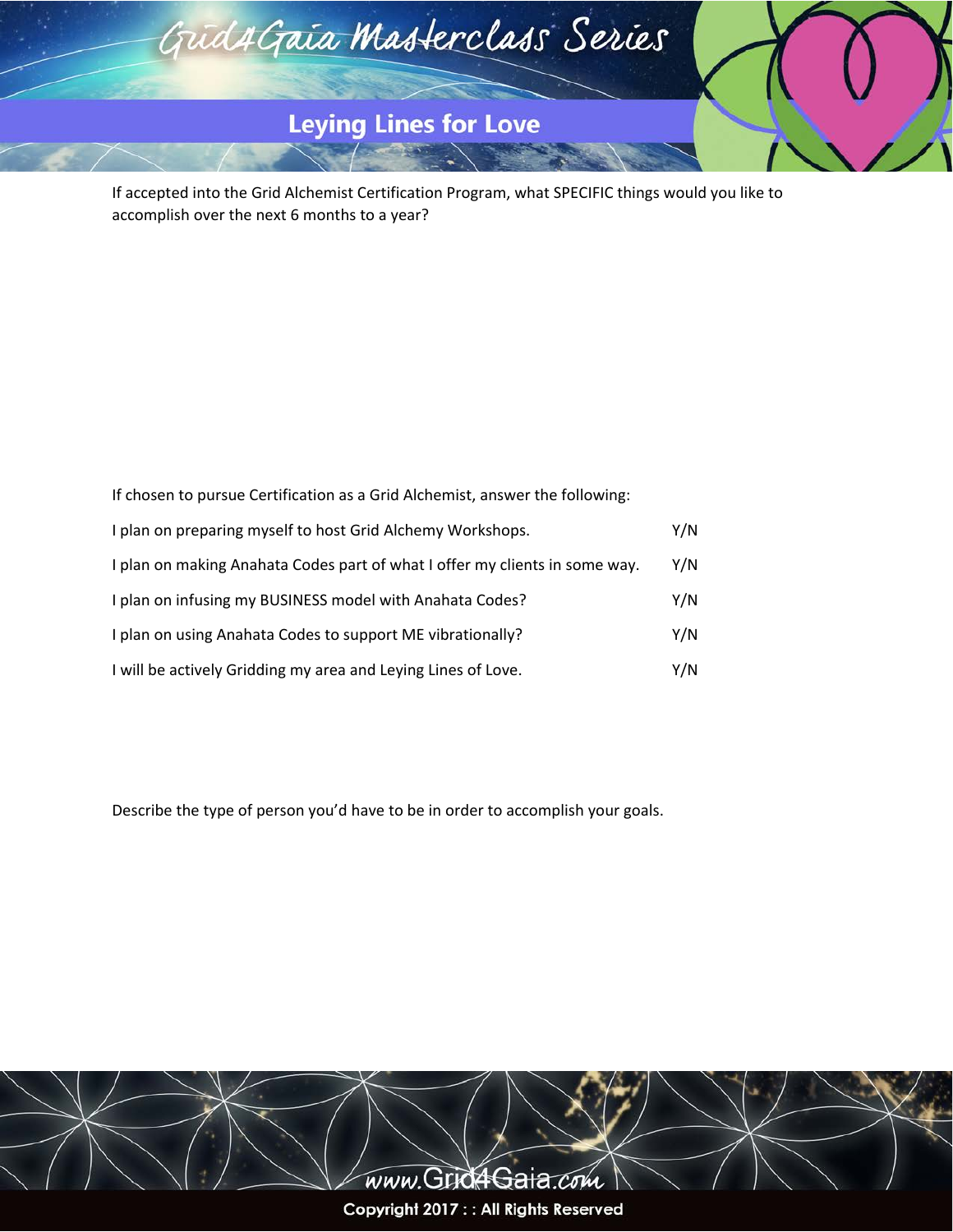

What circumstances would need to be present in order for you to reach your goals and who/what is ultimately responsible for those circumstances?

What (if any) Grid Work do you do already (not including the techniques presented during the Grid4Gaia Masterclass Series.

How much money are you currently making in your business? If you don't have a business yet, this number would be zero. (This is confidential and used only for me to help understand where you are right now and where you'd like to be)

Monthly:

Annually:

How much money would you like to make 1 year from now?

Monthly:

Annually:

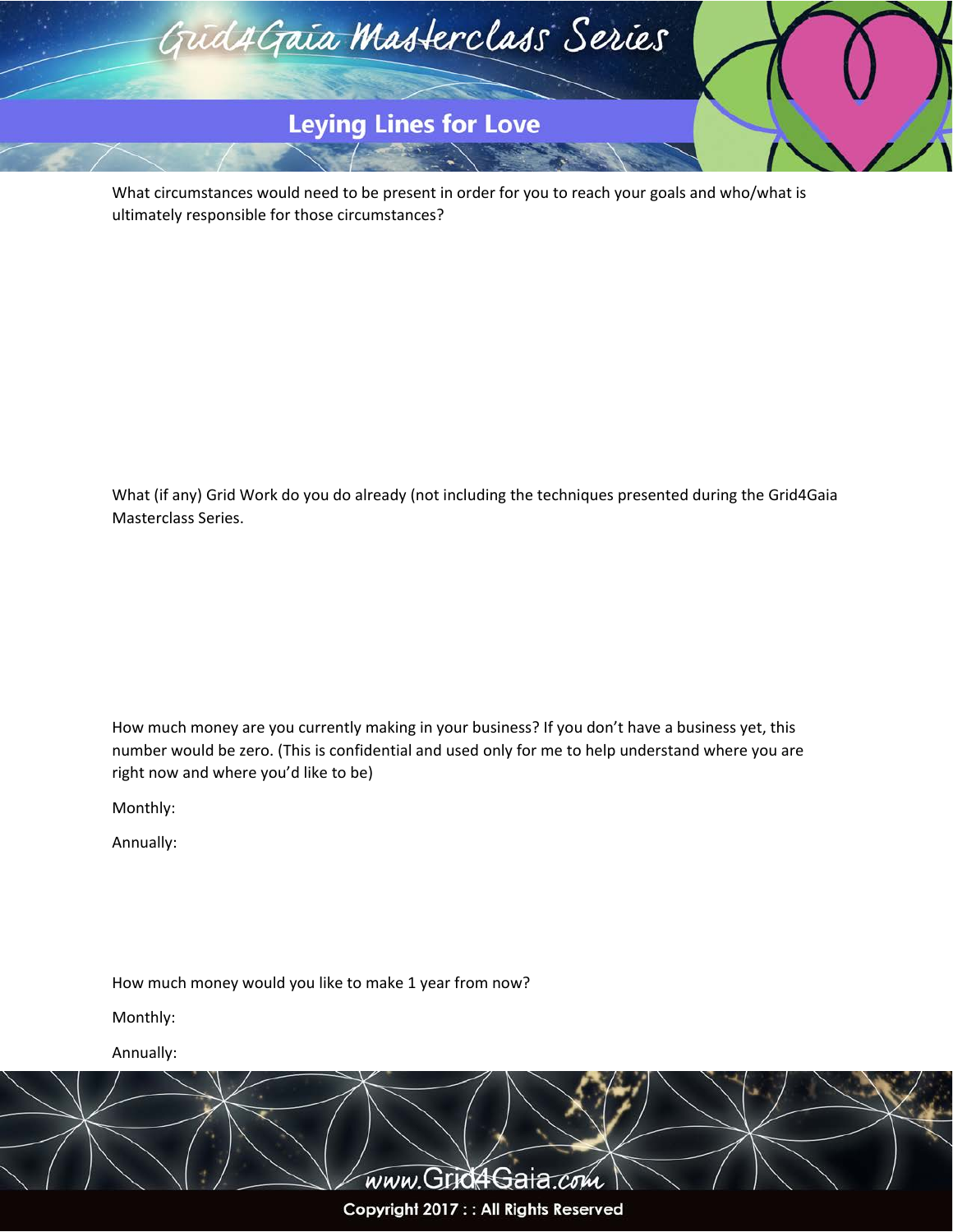

Do you currently have a "bread job" and if so, are you planning on transitioning out of it when your business can support you? If you don't have a "pay the bills" job, what's the situation? Do you need to make a certain amount of money by a certain time? Explain.

On a scale of 1 – 10, 1 being "sort of – when fear isn't in the way" and 10 being "I AM ready to make it happen", how committed are you to growing a thriving business as a Grid Alchemist?

Why do you believe you are a good fit to become a Certified Grid Alchemist?

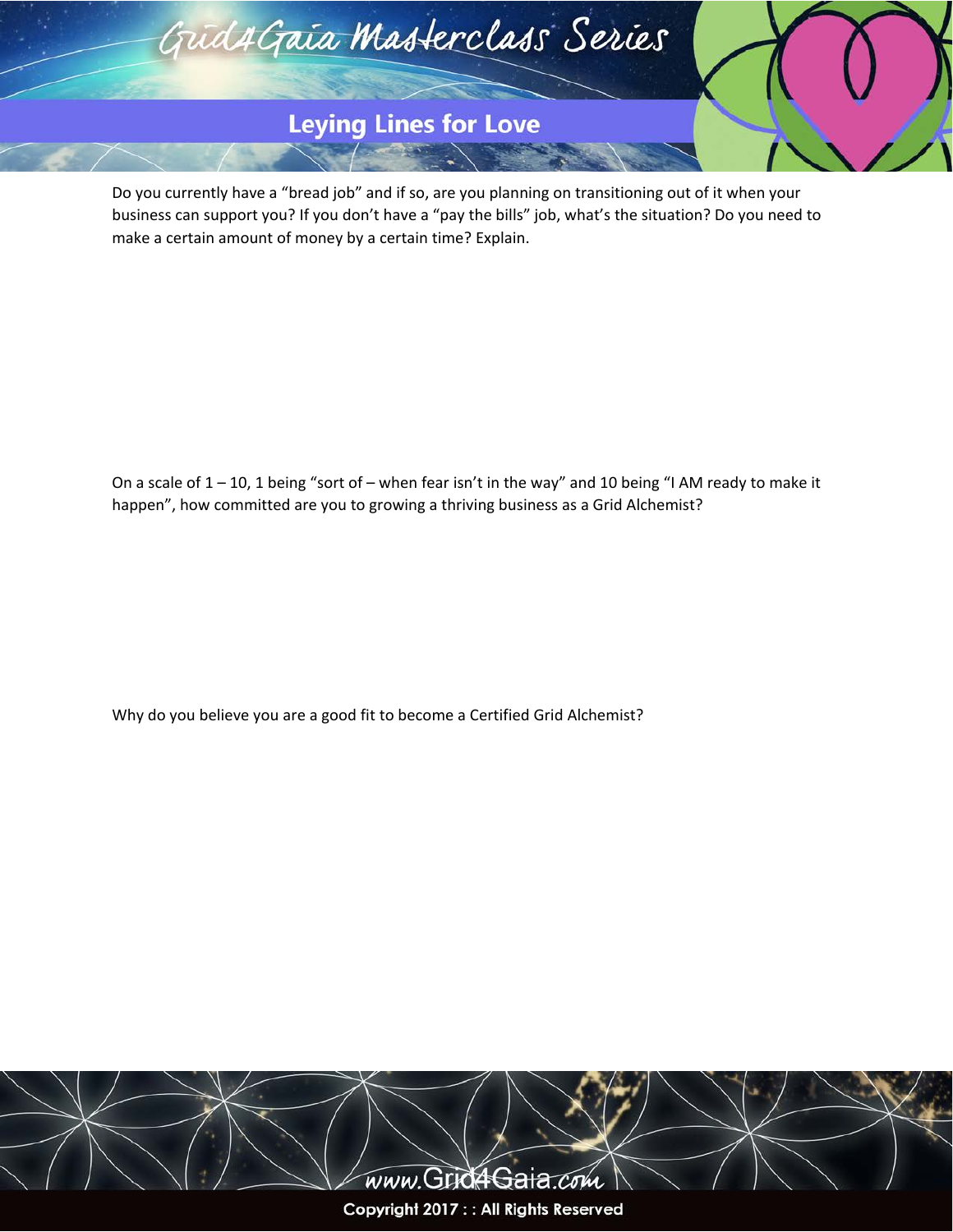

What gifts might you offer the other Grid Alchemists in the program with you? How could you contribute?

## **Business Mastery Scale:**

Circle, highlight, or underline your current skill level, not where you want to be, but where you currently are. 1, total newbie – 5, I consider myself a master.

| I have clients who pay me for my services                                   | $\mathbf{1}$ | $\overline{2}$ | 3 | 4 | 5 |
|-----------------------------------------------------------------------------|--------------|----------------|---|---|---|
| I host events (digital or in person)                                        | $\mathbf{1}$ | $\overline{2}$ | 3 | 4 | 5 |
| People have opted in to my website/list                                     | $\mathbf{1}$ | $\overline{2}$ | 3 | 4 | 5 |
| It is clear who my ideal clients are                                        | 1            | $\overline{2}$ | 3 | 4 | 5 |
| I know where to find and connect with my ideal clients 1                    |              | 2              | 3 | 4 | 5 |
| I feel confident when communicating my business,<br>programs, and offerings | $\mathbf{1}$ | $\mathcal{P}$  | 3 | 4 | 5 |
| I have a marketable program ready to offer my<br>ideal clients              | $\mathbf{1}$ | $\overline{2}$ | 3 | 4 | 5 |
| I feel comfortable speaking to groups of people                             | 1            | $\overline{2}$ | 3 | 4 | 5 |
| Using business technology comes easily to me                                | $\mathbf{1}$ | $\overline{2}$ | 3 | 4 | 5 |
| I am a conscious co-creator and understand the<br>LOA and vibration         | 1            | 2              | 3 | 4 | 5 |

www.GridaGaia.com Copyright 2017 : : All Rights Reserved